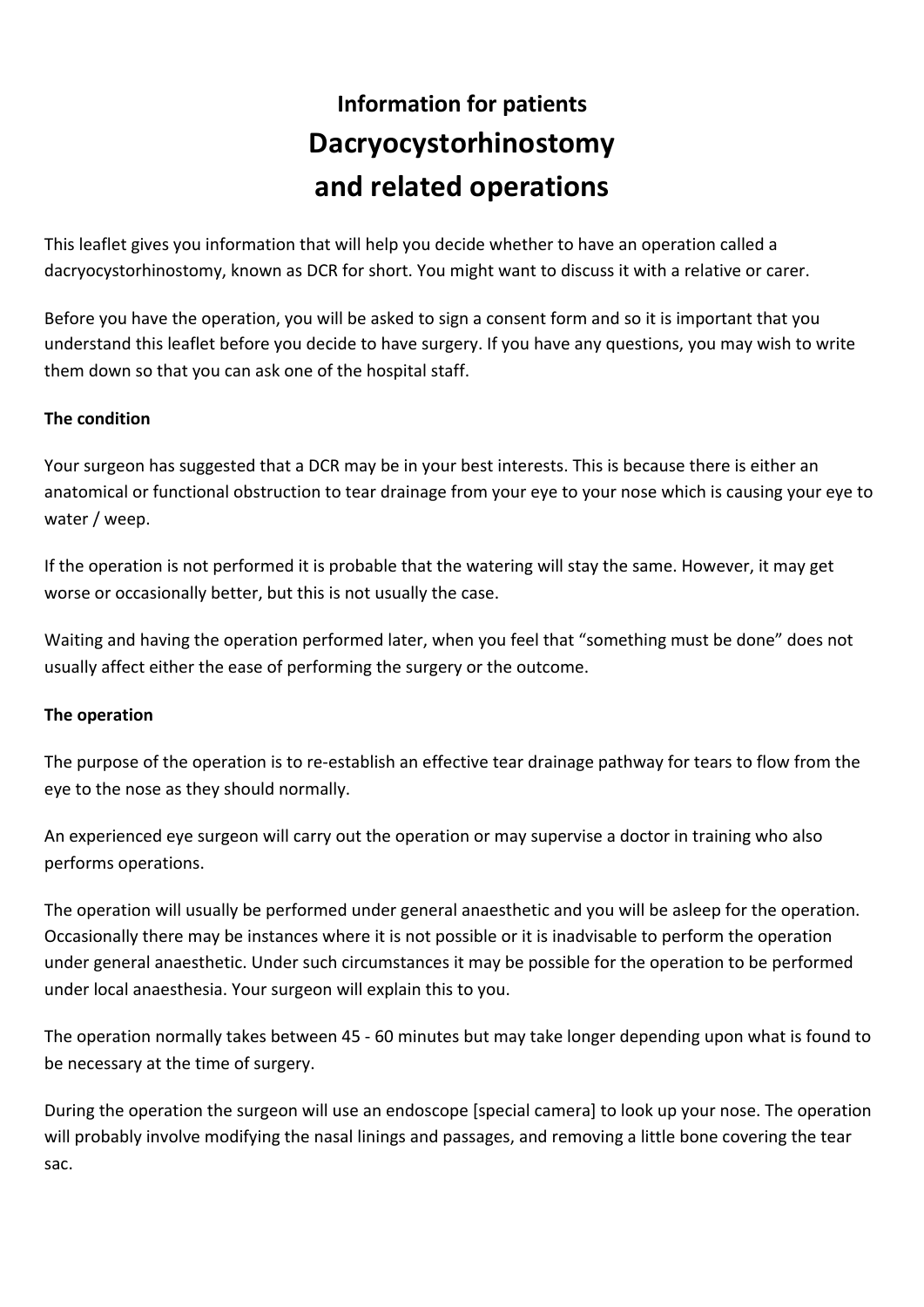The surgeon may also thread narrow tubes through the new drainage pathway to hold it open whilst it heals. When healing is complete these tubes will be removed. In some cases the operation will involve placing a tiny permanent glass tube from the corner of your eye to empty into the nose. If this is the case this will be explained to you before your operation.

At the end of the operation the surgeon may pack your nose with a gauze dressing.

## **After your operation**

You will usually be allowed home on the day of your operation but occasionally an overnight stay in hospital may be suggested e.g. if you have other health issues or if the operation was performed late in the day. You will very likely have had your nose packed at the end of your surgery. The packing is absorbable and will slowly disappear as the nose heals

When you go home you may be asked to complete the course of antibiotic tablets that will have been started in hospital and to instil some antibiotic drops into your eye 3 time a day for 2 weeks.

It is likely that you will feel a little bruised and sore following the operation. If you need to take a pain reliever we would suggest that you use paracetamol.

You will normally be seen again in the outpatient department a few weeks later. If you had tubes placed at the time of surgery these will usually be removed in the clinic  $6 - 12$  weeks later in the clinic. Sometimes they may be left in place longer. Removing them is a simple procedure similar to the examinations of your nose that you will have already experienced.

In most cases, healing will be complete at about 6 weeks.

Whilst your operation is healing it is advisable to avoid strenuous exercise, exertion and hot baths. If your nose runs, you may dry it with a handkerchief but please do not blow it for the first 6 weeks. You should also do you best not to sneeze – if you feel you may sneeze open you mouth and try to sneeze through your mouth.

Certain symptoms could mean that you need to be seen again urgently. Please contact the hospital immediately if you have any of the following symptoms:

- Excessive pain
- Loss of vision
- Sudden or excessive swelling of the eyelids / orbit
- Increasing redness of the eye
- Headache
- A continuous watery drip from your nose

# **Benefits and risks of DCR surgery**